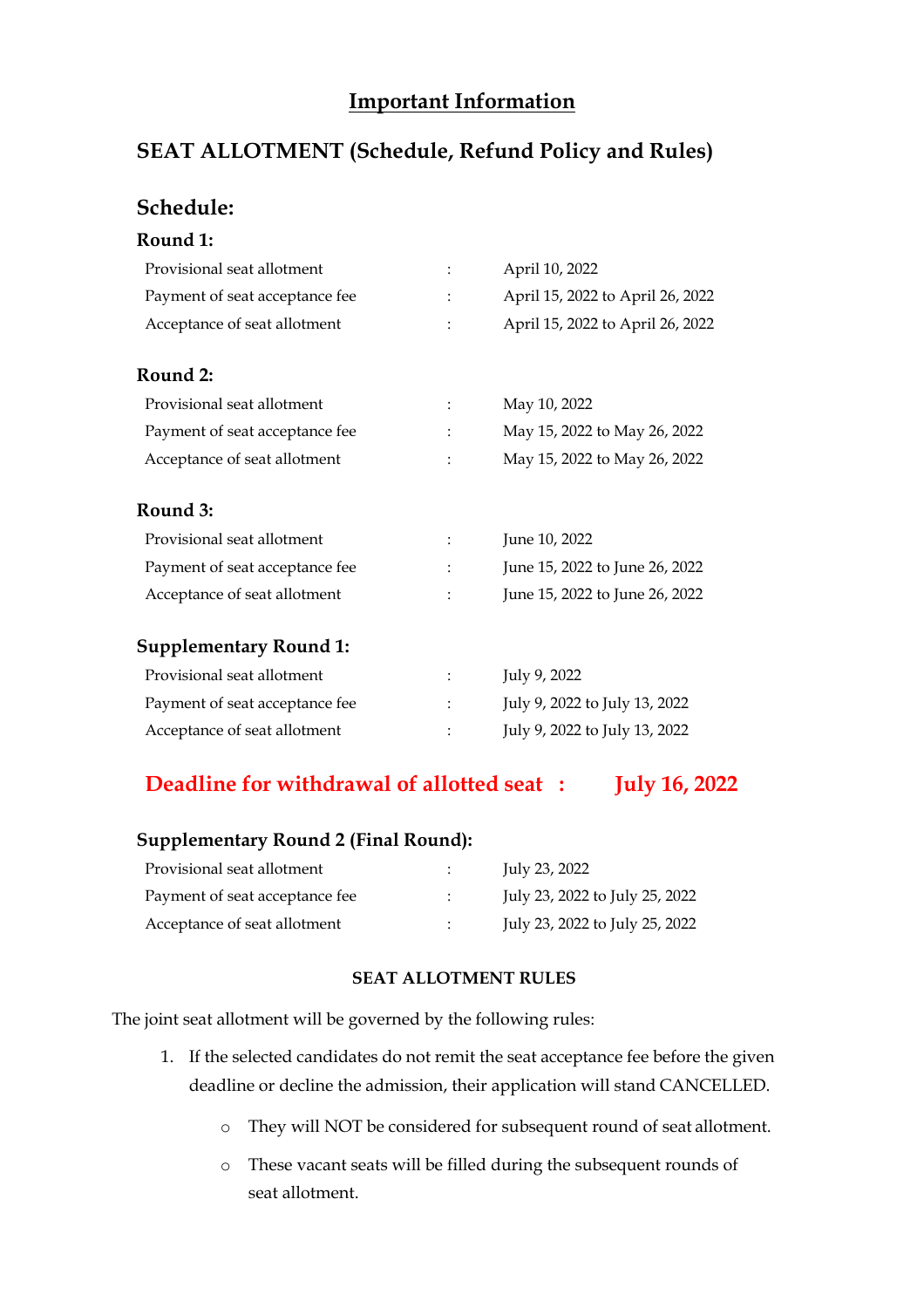- 2. If an applicant is allotted his/her FIRST choice of institute, the candidate can either ACCEPT ('freeze') the choice or DECLINE the offer. If the candidate chooses to DECLINE the offer, he/she will NOT be considered for subsequent rounds and his/her current seat allocation shall be CANCELLED.
- 3. If an applicant is allotted his/her SECOND/THIRD/FOURTH/FIFTH choice of institute, the candidate can opt to either ACCEPT('freeze') the choice, or ACCEPT WITH THE OPTION TO BE CONSIDERED FOR UPWARD MOVEMENT ('float') the choice for subsequent round(s), if any, of the joint seat allocation.
- 4. If the candidate chooses 'freeze' option, it means he/she has ACCEPTED the offer and does not wish to participate in further rounds of seat allocation. Such candidate will NOT be considered in subsequent rounds of admission.
- 5. If the candidate chooses 'float' option, it means he/she has ACCEPTED the offer and indicate that, if admission to an institute of his/her higher preference is offered, they will accept it. Else, they will continue with the currently accepted institute. Such candidates will be considered in subsequent rounds of admission.
- 6. For candidates who choose the 'float' option, allocation of a seat in an institute of his/her higher preference would AUTOMATICALLY result in the FORFEITURE of the seat accepted by him/her in the earlier round.
- 7. Candidates offered seats have to remit seat acceptance fee only once. Thus, candidates who are allotted another seat (because they chose the 'float' option) do not have to pay seat acceptance fee again.
- 8. For candidates who accept offered seat, the seat acceptance fee will be adjusted against the institute fees of the admitting institute at the time of joining. For candidates who decline the offered seat after remitting the seat acceptance fee, the refund will be governed by the policies of the admitting institute.
- 9. If a candidate has paid the seat acceptance fee and opts for withdrawal/cancel their provisionally allotted seats on or before July 16, 2022, he/she will get refund after deducting seat cancellation and processing charges of ₹ 5000 (Rupees five thousand only). Refund requests after this date will not be entertained.
- 10. Candidates do not have an option to withdraw an accepted/allotted seat after the announcement of last round of seat allocation.
- 11. No refund is given post July 16, 2022 as there is no option of "float" of the seats after the third round.